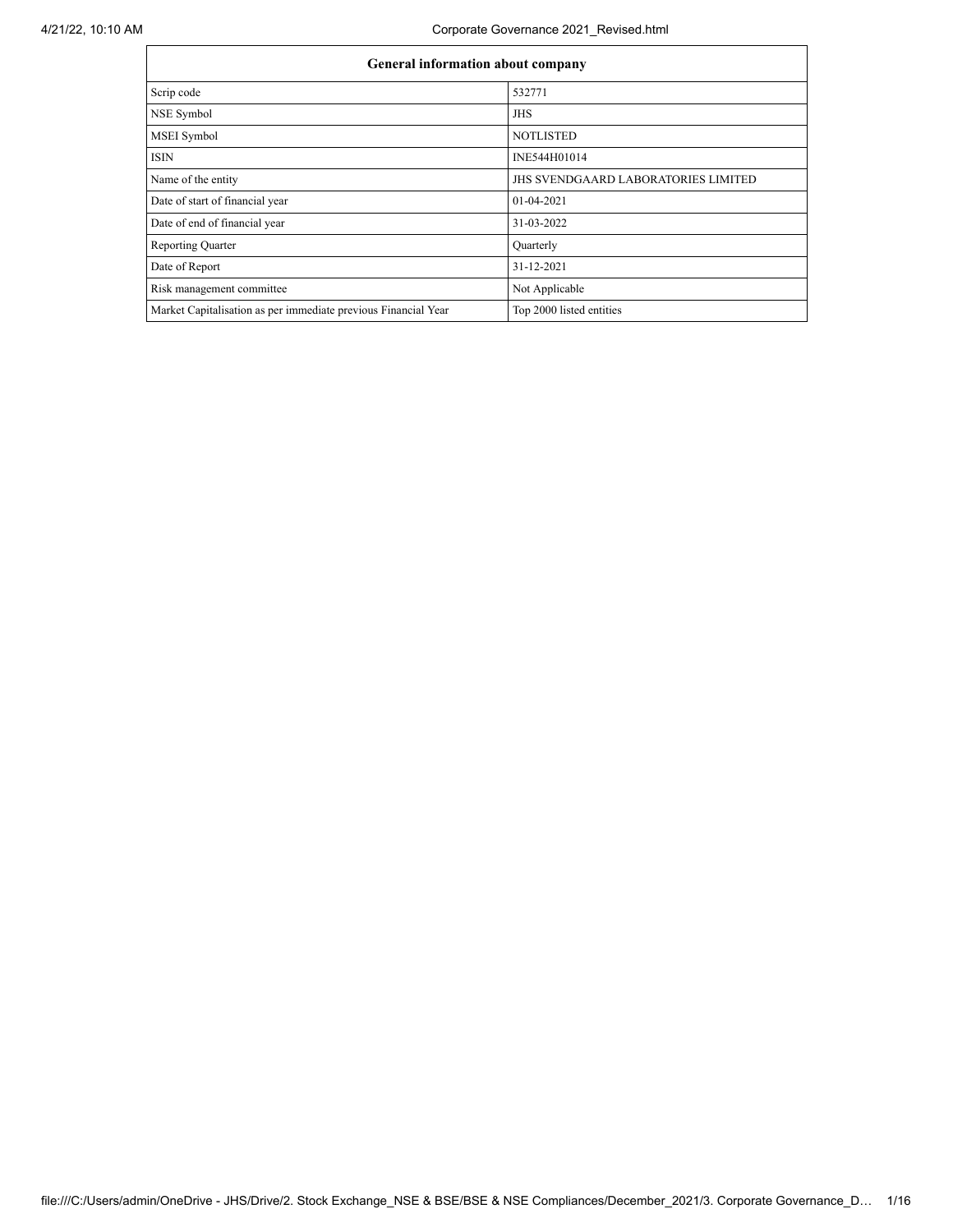## **Annexure I**

## **Annexure I to be submitted by listed entity on quarterly basis**

## **I. Composition of Board of Directors**

|                   |                    |            |                                                |                               |                               |                          | Disclosure of notes on composition of board of directors explanatory                                 |                                             |                                          |                                                           |                      |                                            |                                                                                                                                                  |                                                                                                                                                                      |                                                                                                                                                                          |                                                                                                                                                                                                            |                                    |
|-------------------|--------------------|------------|------------------------------------------------|-------------------------------|-------------------------------|--------------------------|------------------------------------------------------------------------------------------------------|---------------------------------------------|------------------------------------------|-----------------------------------------------------------|----------------------|--------------------------------------------|--------------------------------------------------------------------------------------------------------------------------------------------------|----------------------------------------------------------------------------------------------------------------------------------------------------------------------|--------------------------------------------------------------------------------------------------------------------------------------------------------------------------|------------------------------------------------------------------------------------------------------------------------------------------------------------------------------------------------------------|------------------------------------|
|                   |                    |            |                                                |                               |                               |                          |                                                                                                      |                                             |                                          | Whether the listed entity has a Regular Chairperson   Yes |                      |                                            |                                                                                                                                                  |                                                                                                                                                                      |                                                                                                                                                                          |                                                                                                                                                                                                            |                                    |
|                   |                    |            |                                                |                               |                               |                          |                                                                                                      |                                             |                                          | Whether Chairperson is related to MD or CEO No            |                      |                                            |                                                                                                                                                  |                                                                                                                                                                      |                                                                                                                                                                          |                                                                                                                                                                                                            |                                    |
| : of the<br>ector | PAN                | <b>DIN</b> | Category 1<br>of directors                     | Category 2<br>of<br>directors | Category<br>3 of<br>directors | Date<br>of<br>Birth      | Whether<br>special<br>resolution<br>passed?<br>[Refer Reg.<br>$17(1A)$ of<br>Listing<br>Regulations] | Date of<br>passing<br>special<br>resolution | <b>Initial Date</b><br>of<br>appointment | Date of Re-<br>appointment                                | Date of<br>cessation | Tenure<br>of<br>director<br>(in<br>months) | No of<br>Directorship<br>in listed<br>entities<br>including<br>this listed<br>entity (Refer<br>Regulation<br>$17A$ of<br>Listing<br>Regulations) | No of<br>Independent<br>Directorship<br>in listed<br>entities<br>including<br>this listed<br>entity<br>(Refer<br>Regulation<br>$17A(1)$ of<br>Listing<br>Regulations | Number of<br>memberships<br>in Audit/<br>Stakeholder<br>Committee(s)<br>including this<br>listed entity<br>(Refer<br>Regulation<br>$26(1)$ of<br>Listing<br>Regulations) | No of post<br>of<br>Chairperson<br>in Audit/<br>Stakeholder<br>Committee<br>held in listed<br>entities<br>including<br>this listed<br>entity (Refer<br>Regulation<br>$26(1)$ of<br>Listing<br>Regulations) | $\rm No$<br>$_{\rm pro}^{\rm pro}$ |
| Nanda             | AACPN9260H         | 00051501   | Executive<br>Director                          | Not<br>Applicable             | MD                            | $26 -$<br>$09 -$<br>1972 | <b>NA</b>                                                                                            |                                             | 08-10-2004                               | 08-10-2004                                                |                      |                                            |                                                                                                                                                  | $\mathbf{0}$                                                                                                                                                         | $\overline{c}$                                                                                                                                                           | $\mathbf{0}$                                                                                                                                                                                               |                                    |
| Pathak            | AAQPP9785R         | 00051534   | Non-<br>Executive -<br>Independent<br>Director | Not<br>Applicable             |                               | $13 -$<br>$01 -$<br>1967 | <b>NA</b>                                                                                            |                                             | 02-07-2015                               | 02-07-2015                                                |                      | 78                                         |                                                                                                                                                  |                                                                                                                                                                      | 2                                                                                                                                                                        |                                                                                                                                                                                                            |                                    |
|                   | chandra AAXPV2953N | 05014606   | Non-<br>Executive -<br>Nominee<br>Director     | Not<br>Applicable             |                               | $24 -$<br>$10-$<br>1971  | <b>NA</b>                                                                                            |                                             | 11-02-2016                               | 11-02-2016                                                |                      | 71                                         | 3                                                                                                                                                | $\mathbf{0}$                                                                                                                                                         | $\mathbf{0}$                                                                                                                                                             | $\bf{0}$                                                                                                                                                                                                   |                                    |
| ı Sanjay<br>ni    | AAIPS0986M         | 07520124   | Non-<br>Executive -<br>Independent<br>Director | Not<br>Applicable             |                               | $29 -$<br>$09 -$<br>1965 | NA                                                                                                   |                                             | 21-11-2017                               | 21-11-2017                                                |                      | 49                                         |                                                                                                                                                  |                                                                                                                                                                      |                                                                                                                                                                          | $\mathbf{0}$                                                                                                                                                                                               |                                    |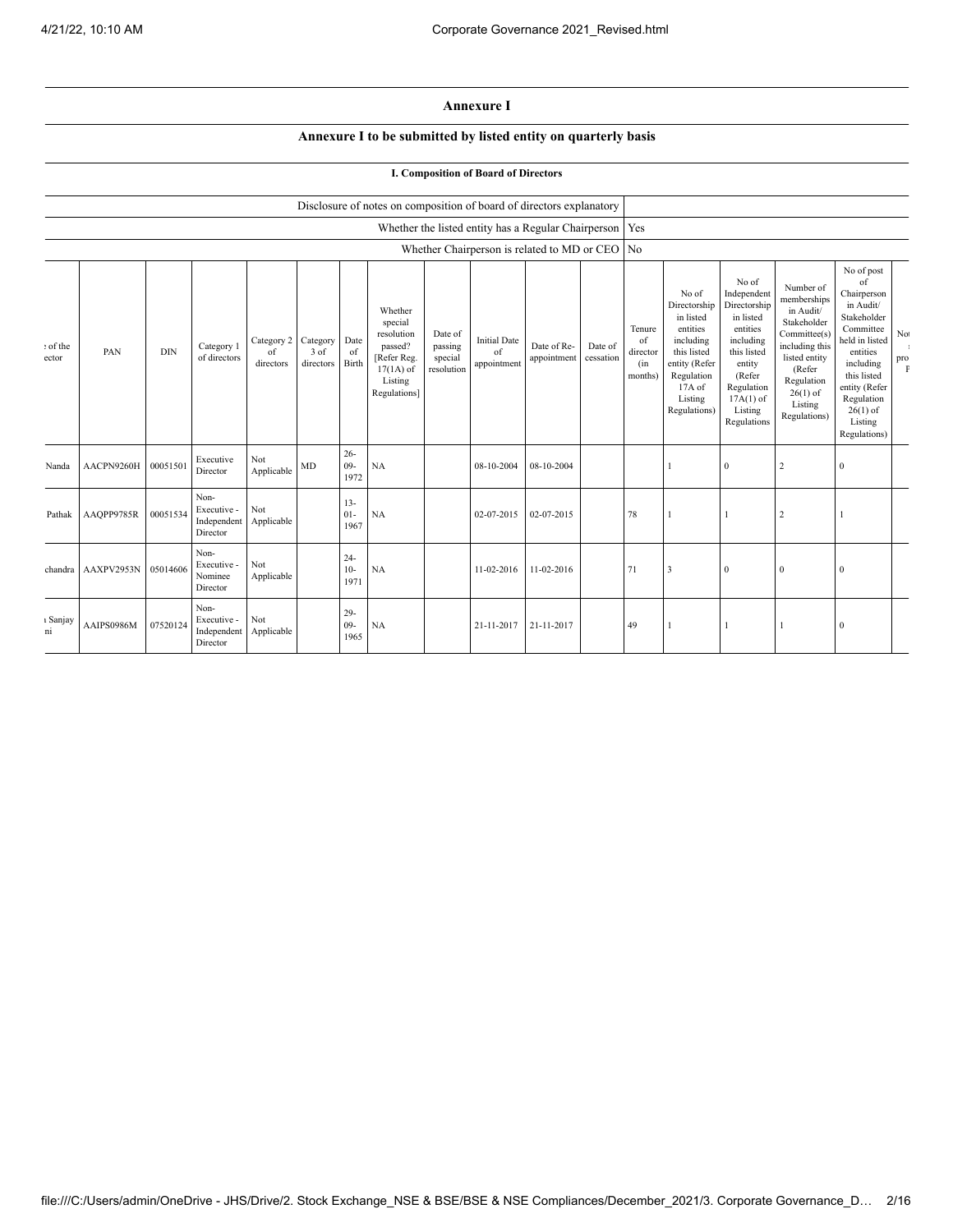## **I. Composition of Board of Directors**

|           |                     | Disclosure of notes on composition of board of directors explanatory |            |            |                                                           |                            |                               |                          |                                                                                                      |                                             |                                          |                            |                      |                                            |                                                                                                                                                |                                                                                                                                                                      |                                                                 |
|-----------|---------------------|----------------------------------------------------------------------|------------|------------|-----------------------------------------------------------|----------------------------|-------------------------------|--------------------------|------------------------------------------------------------------------------------------------------|---------------------------------------------|------------------------------------------|----------------------------|----------------------|--------------------------------------------|------------------------------------------------------------------------------------------------------------------------------------------------|----------------------------------------------------------------------------------------------------------------------------------------------------------------------|-----------------------------------------------------------------|
|           |                     |                                                                      |            |            |                                                           |                            |                               |                          | Whether the listed entity has a Regular Chairperson                                                  |                                             |                                          |                            |                      |                                            |                                                                                                                                                |                                                                                                                                                                      |                                                                 |
| <b>Sr</b> | Title<br>(Mr<br>Ms) | Name of the<br>Director                                              | PAN        | <b>DIN</b> | Category 1<br>of directors                                | Category 2<br>of directors | Category<br>3 of<br>directors | Date<br>of<br>Birth      | Whether<br>special<br>resolution<br>passed?<br>[Refer Reg.<br>$17(1A)$ of<br>Listing<br>Regulations] | Date of<br>passing<br>special<br>resolution | <b>Initial Date</b><br>of<br>appointment | Date of Re-<br>appointment | Date of<br>cessation | Tenure<br>of<br>director<br>(in<br>months) | No of<br>Directorship<br>in listed<br>entities<br>including<br>this listed<br>entity (Refer<br>Regulation<br>17A of<br>Listing<br>Regulations) | No of<br>Independent<br>Directorship<br>in listed<br>entities<br>including<br>this listed<br>entity<br>(Refer<br>Regulation<br>$17A(1)$ of<br>Listing<br>Regulations | Nι<br>mer<br>ir<br>Sta<br>Con<br>incl<br>list<br>Re<br>2<br>Reg |
| $5$ Mr    |                     | Raja Gopal<br>Chakravarthi<br>Venkateish                             | AADPV4584B | 00259537   | Non-<br>Executive -<br>Independent<br>Director            | Chairperson                |                               | $21 -$<br>$07 -$<br>1959 | NA                                                                                                   |                                             | 23-06-2020                               | 23-06-2020                 |                      | 18                                         |                                                                                                                                                |                                                                                                                                                                      |                                                                 |
| $6$ Mr    |                     | Kapil<br>Minocha                                                     | AGCPM2464L | 02817283   | Non-<br>Executive -<br>Independent Applicable<br>Director | Not                        |                               | $10-$<br>$06 -$<br>1972  | NA                                                                                                   |                                             | 23-06-2020                               | 23-06-2020                 |                      | 18                                         |                                                                                                                                                |                                                                                                                                                                      | $\mathbf{0}$                                                    |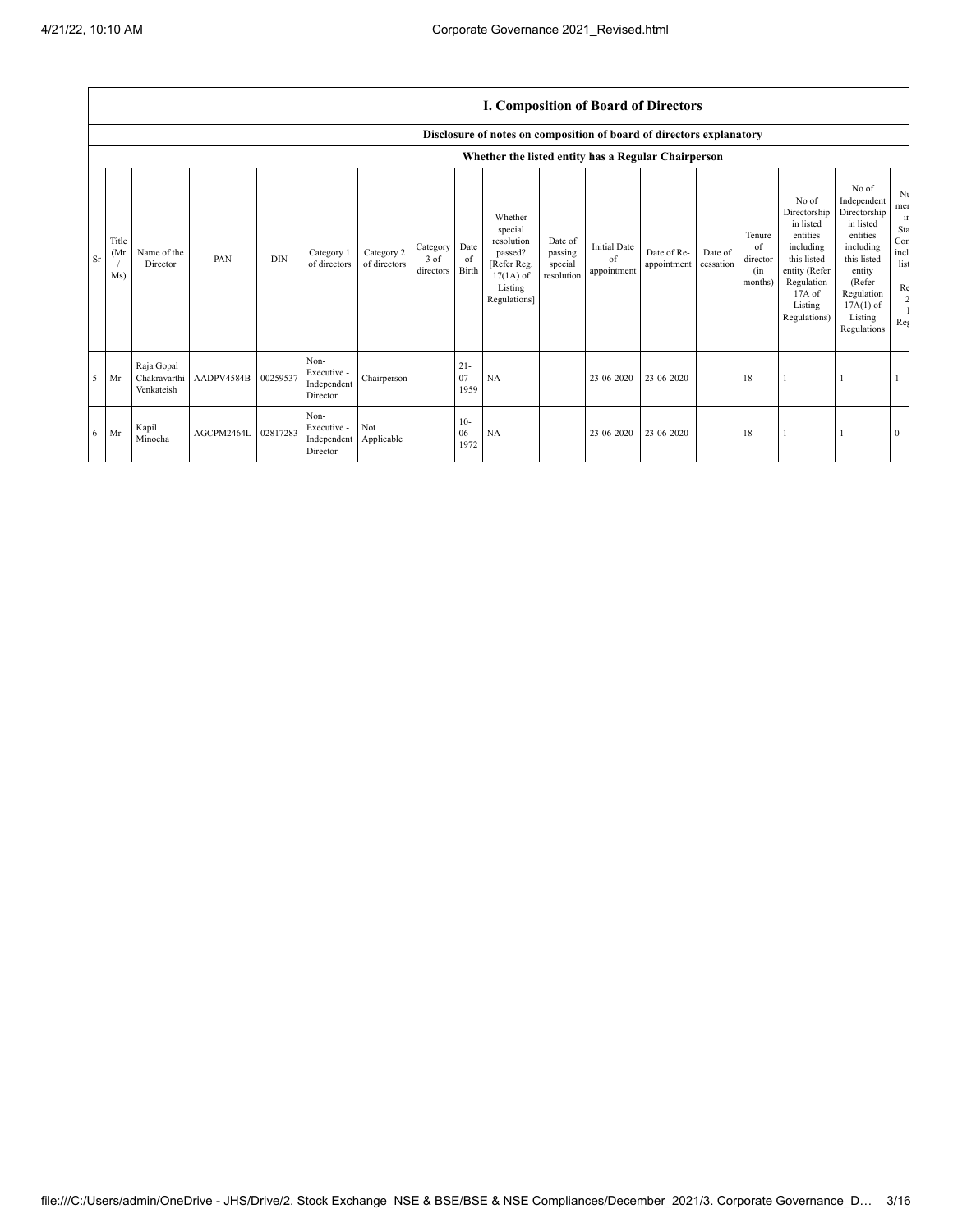|                | <b>Audit Committee Details</b>                                                  |                        |                                                       |                        |                      |         |  |  |  |
|----------------|---------------------------------------------------------------------------------|------------------------|-------------------------------------------------------|------------------------|----------------------|---------|--|--|--|
|                |                                                                                 |                        | Whether the Audit Committee has a Regular Chairperson |                        | Yes                  |         |  |  |  |
| <b>Sr</b>      | <b>DIN</b><br>Name of Committee<br>Category 1 of directors<br>Number<br>members |                        | Category 2 of<br>directors                            | Date of<br>Appointment | Date of<br>Cessation | Remarks |  |  |  |
|                | 00051501                                                                        | Nikhil Nanda           | <b>Executive Director</b>                             | Member                 | 07-05-2006           |         |  |  |  |
| $\overline{2}$ | 00051534                                                                        | Mukul Pathak           | Non-Executive - Independent<br>Director               | Chairperson            | 30-01-2018           |         |  |  |  |
| 3              | 07520124                                                                        | Rohina Sanjay Sangtani | Non-Executive - Independent<br>Director               | Member                 | 21-11-2017           |         |  |  |  |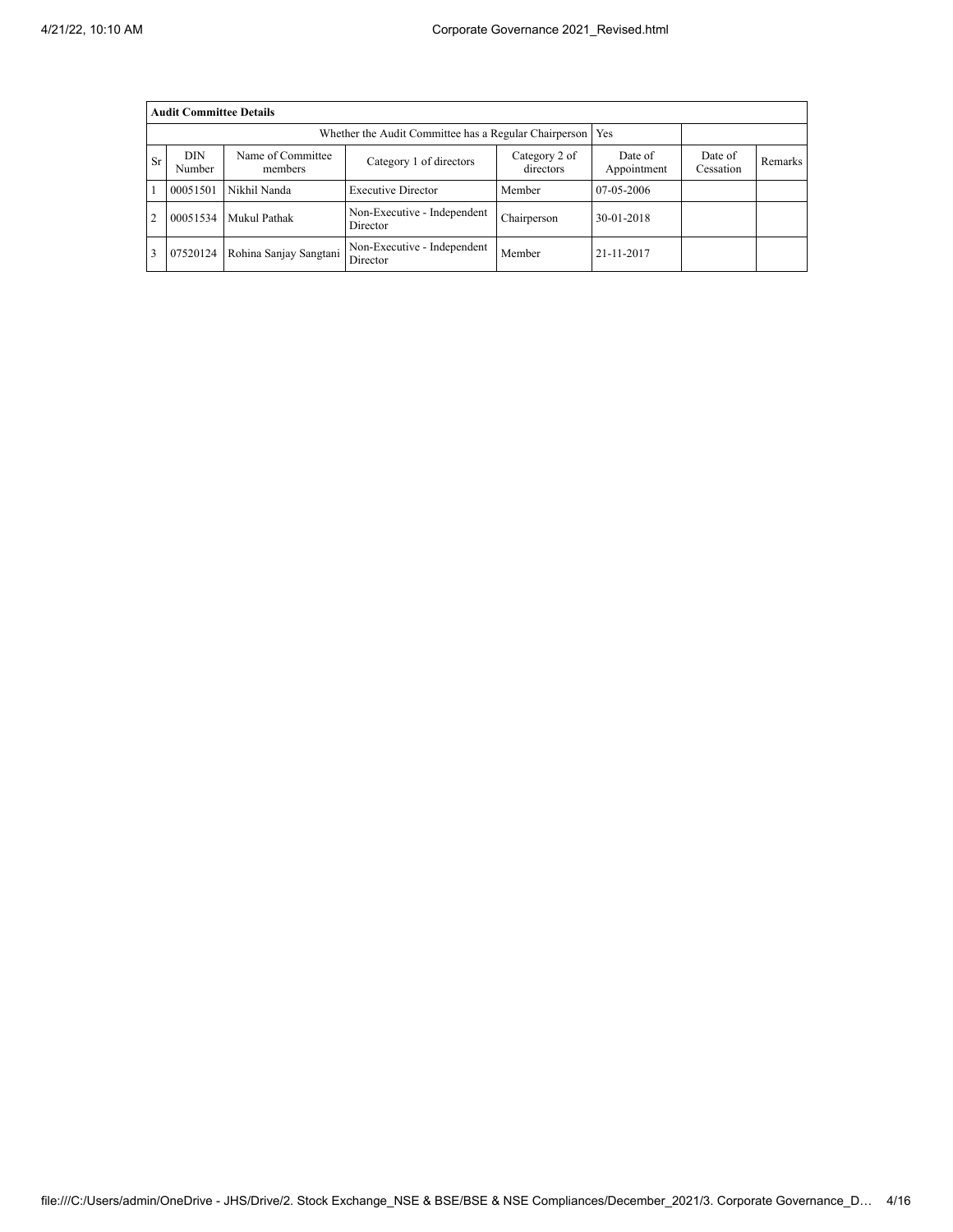|                | Nomination and remuneration committee |                                       |                                                                                   |             |                        |                      |         |  |
|----------------|---------------------------------------|---------------------------------------|-----------------------------------------------------------------------------------|-------------|------------------------|----------------------|---------|--|
|                |                                       |                                       | Whether the Nomination and remuneration committee has a Regular Chairperson   Yes |             |                        |                      |         |  |
| Sr             | <b>DIN</b><br>Number                  | Name of Committee<br>members          | Category 2 of<br>Category 1 of directors<br>directors                             |             | Date of<br>Appointment | Date of<br>Cessation | Remarks |  |
|                |                                       | 00051534 Mukul Pathak                 | Non-Executive -<br>Independent Director                                           | Chairperson | 12-02-2016             |                      |         |  |
| $\overline{2}$ |                                       | 07520124 Rohina Sanjay Sangtani       | Non-Executive -<br>Independent Director                                           | Member      | 30-01-2018             |                      |         |  |
| 3              | 00259537                              | Raja Gopal Chakravarthi<br>Venkateish | Non-Executive -<br>Independent Director                                           | Member      | 15-09-2020             |                      |         |  |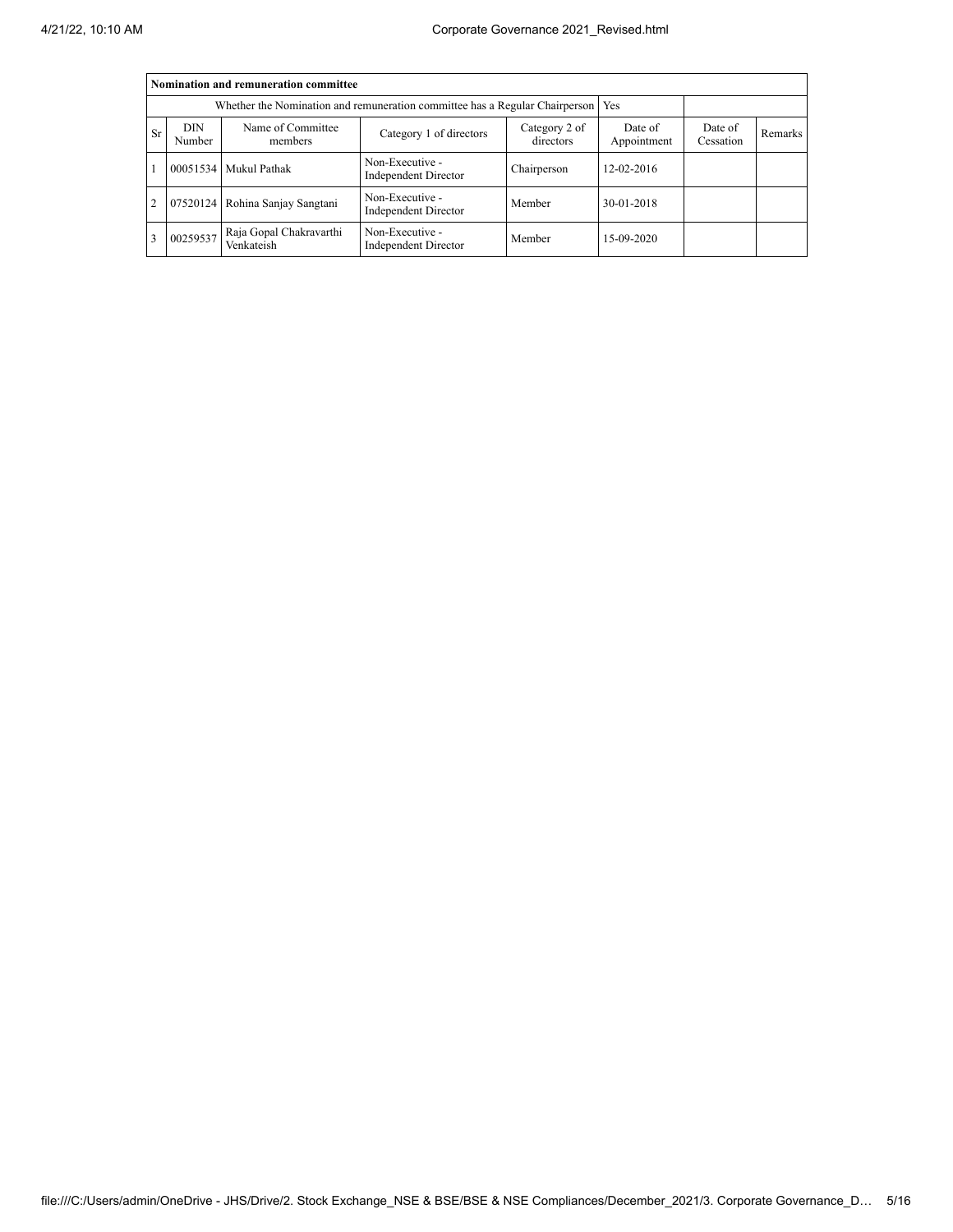|                | <b>Stakeholders Relationship Committee</b>                                      |                                       |                                                |                        |                      |         |  |  |
|----------------|---------------------------------------------------------------------------------|---------------------------------------|------------------------------------------------|------------------------|----------------------|---------|--|--|
|                | Whether the Stakeholders Relationship Committee has a Regular Chairperson   Yes |                                       |                                                |                        |                      |         |  |  |
| Sr             | <b>DIN</b><br>Name of Committee<br>Category 1 of directors<br>Number<br>members |                                       | Category 2 of<br>directors                     | Date of<br>Appointment | Date of<br>Cessation | Remarks |  |  |
|                |                                                                                 | 00051534 Mukul Pathak                 | Non-Executive -<br>Independent Director        | Member                 | 30-01-2018           |         |  |  |
| $\overline{c}$ |                                                                                 | 00051501 Nikhil Nanda                 | <b>Executive Director</b>                      | Member                 | 30-05-2014           |         |  |  |
| 3              | 00259537                                                                        | Raja Gopal Chakravarthi<br>Venkateish | Non-Executive -<br><b>Independent Director</b> | Chairperson            | 15-09-2020           |         |  |  |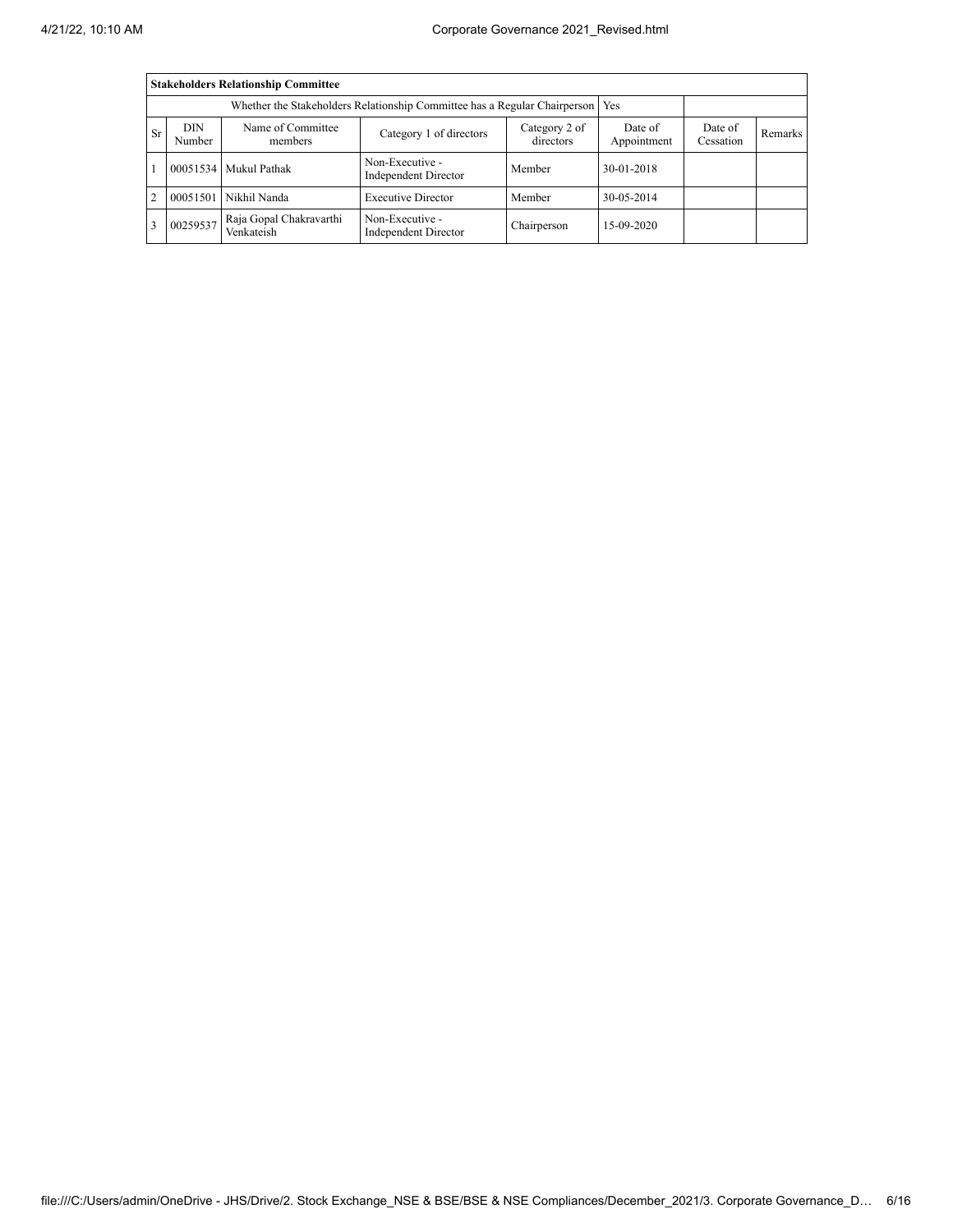| <b>Risk Management Committee</b> |               |                                                                 |                            |                            |                        |                      |                |
|----------------------------------|---------------|-----------------------------------------------------------------|----------------------------|----------------------------|------------------------|----------------------|----------------|
|                                  |               | Whether the Risk Management Committee has a Regular Chairperson |                            |                            |                        |                      |                |
| <b>Sr</b>                        | DIN<br>Number | Name of Committee<br>members                                    | Category 1 of<br>directors | Category 2 of<br>directors | Date of<br>Appointment | Date of<br>Cessation | <b>Remarks</b> |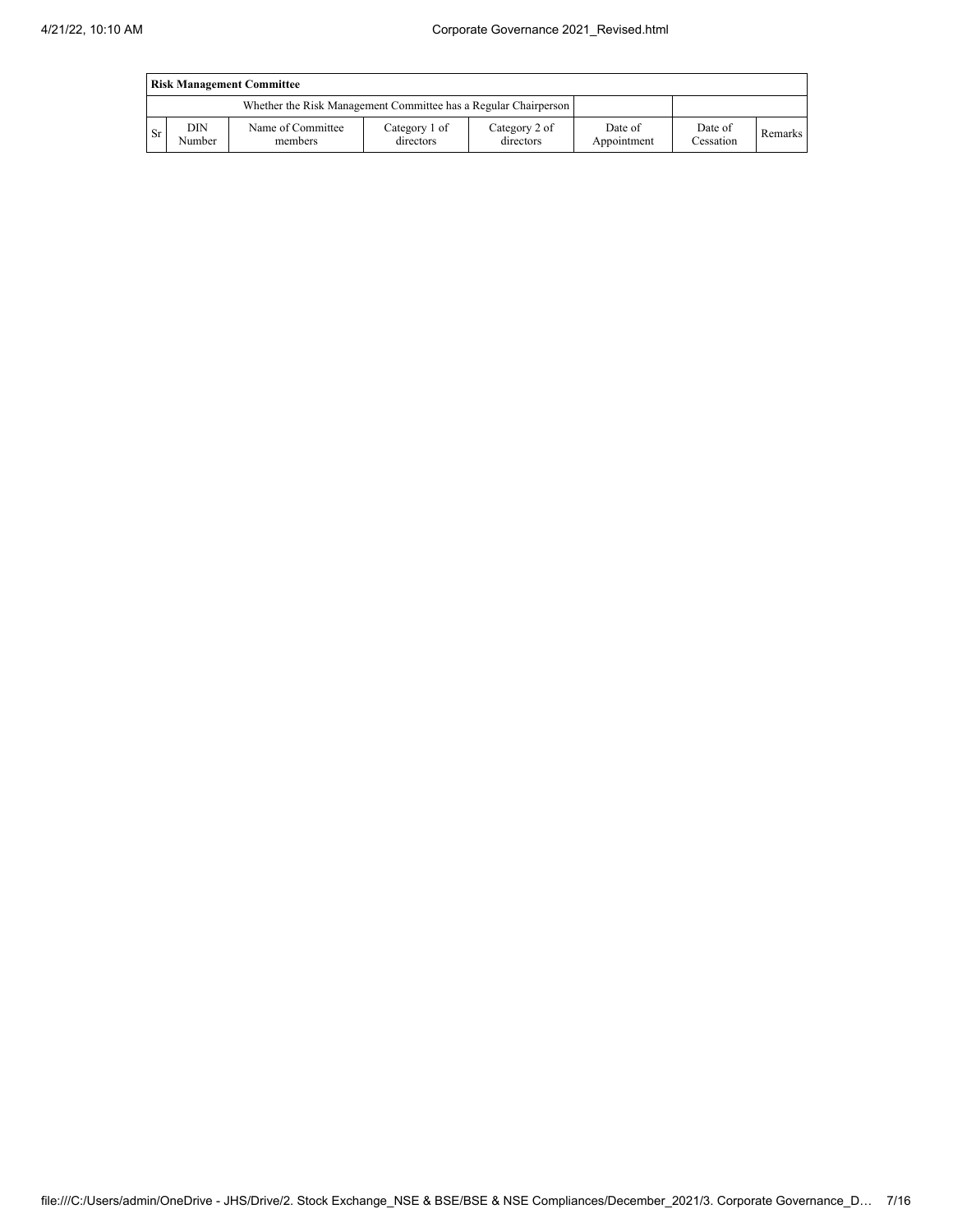|                | <b>Corporate Social Responsibility Committee</b>                               |                                       |                                                                                       |                        |                      |         |  |  |
|----------------|--------------------------------------------------------------------------------|---------------------------------------|---------------------------------------------------------------------------------------|------------------------|----------------------|---------|--|--|
|                |                                                                                |                                       | Whether the Corporate Social Responsibility Committee has a Regular Chairperson   Yes |                        |                      |         |  |  |
|                | DIN<br>Name of Committee<br>Sr<br>Category 1 of directors<br>Number<br>members |                                       | Category 2 of<br>directors                                                            | Date of<br>Appointment | Date of<br>Cessation | Remarks |  |  |
|                |                                                                                | 00051501 Nikhil Nanda                 | <b>Executive Director</b>                                                             | Chairperson            | 15-05-2018           |         |  |  |
| $\overline{2}$ |                                                                                | 00051534 Mukul Pathak                 | Non-Executive -<br>Independent Director                                               | Member                 | 15-05-2018           |         |  |  |
| $\overline{3}$ | 00259537                                                                       | Raja Gopal Chakravarthi<br>Venkateish | Non-Executive -<br><b>Independent Director</b>                                        | Member                 | 15-09-2020           |         |  |  |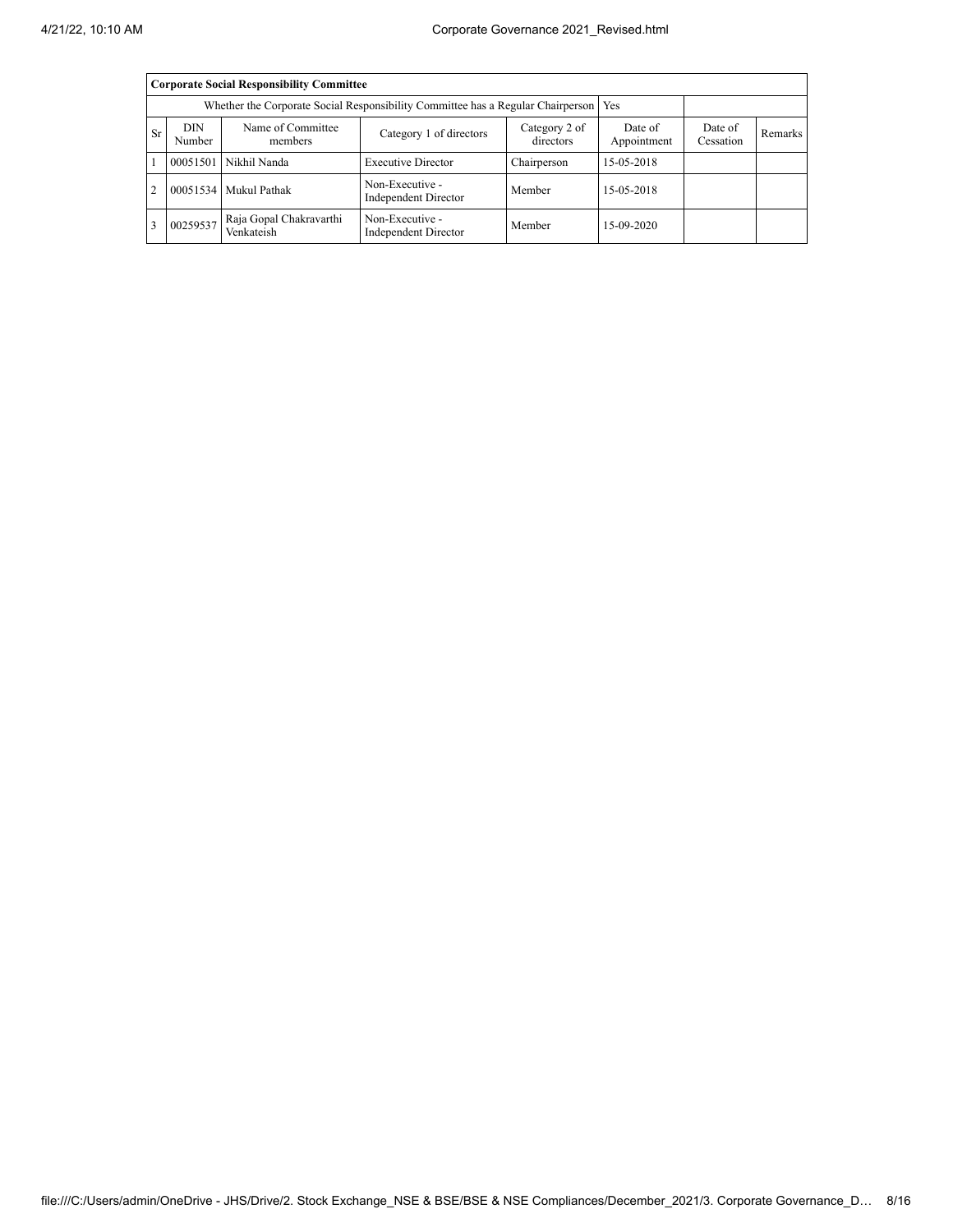| <b>Other Committee</b> |                                                                                                                         |  |  |
|------------------------|-------------------------------------------------------------------------------------------------------------------------|--|--|
|                        | Sr DIN Number Name of Committee members Name of other committee Category 1 of directors Category 2 of directors Remarks |  |  |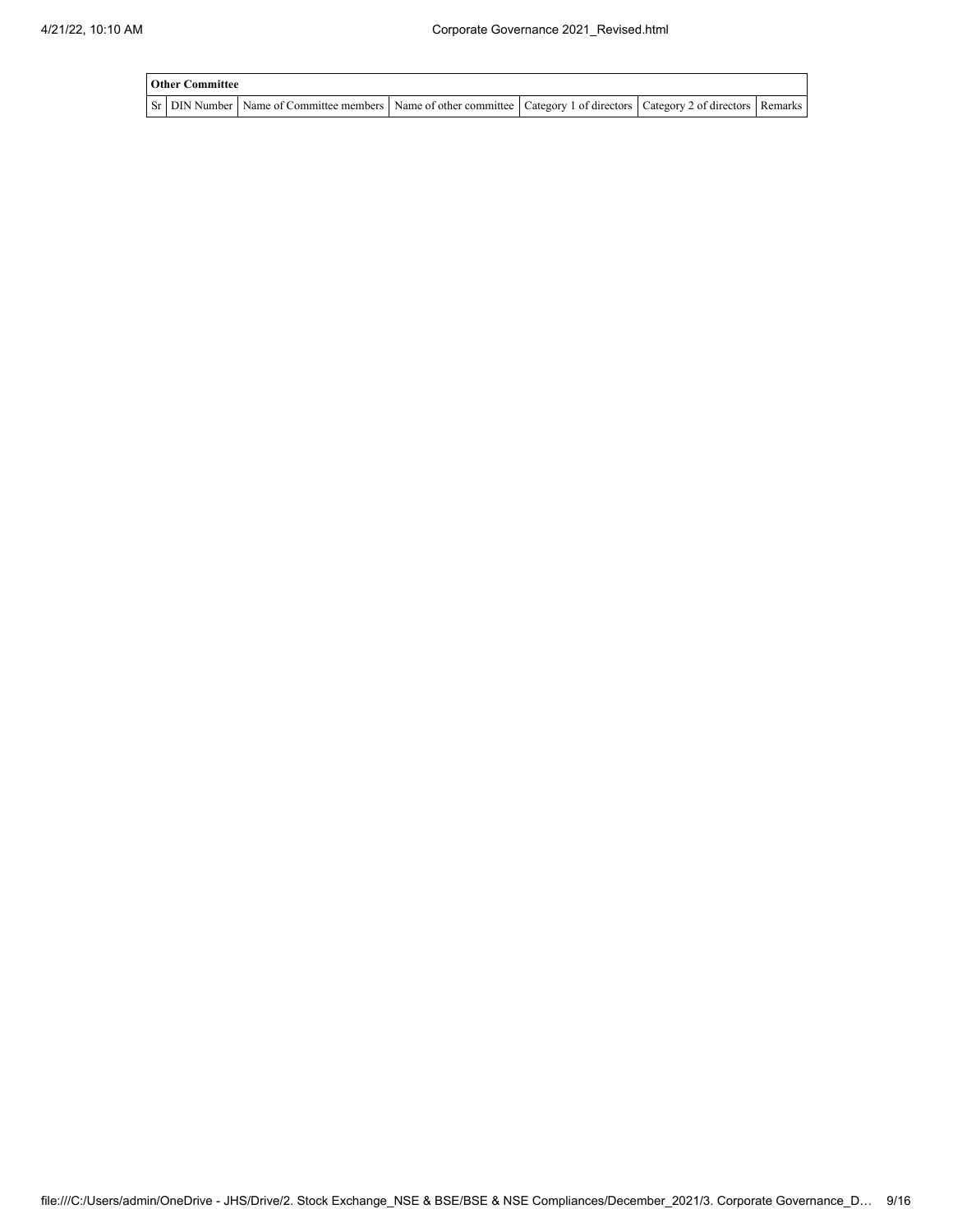|                | <b>Annexure 1</b>                                              |                                                                     |                                                                      |                                       |                                                     |                                                                                      |                                                                        |
|----------------|----------------------------------------------------------------|---------------------------------------------------------------------|----------------------------------------------------------------------|---------------------------------------|-----------------------------------------------------|--------------------------------------------------------------------------------------|------------------------------------------------------------------------|
|                | <b>Annexure 1</b>                                              |                                                                     |                                                                      |                                       |                                                     |                                                                                      |                                                                        |
|                | <b>III. Meeting of Board of Directors</b>                      |                                                                     |                                                                      |                                       |                                                     |                                                                                      |                                                                        |
|                |                                                                | Disclosure of notes on meeting of<br>board of directors explanatory |                                                                      |                                       |                                                     |                                                                                      |                                                                        |
| Sr             | $Date(s)$ of<br>meeting (if any)<br>in the previous<br>quarter | $Date(s)$ of<br>meeting (if any)<br>in the current<br>quarter       | Maximum gap<br>between any two<br>consecutive (in<br>number of days) | Notes for<br>not<br>providing<br>Date | Whether<br>requirement of<br>Quorum met<br>(Yes/No) | Number of Directors<br>present* (All directors<br>including Independent<br>Director) | No. of<br>Independent<br><b>Directors</b><br>attending the<br>meeting* |
|                | 10-08-2021                                                     |                                                                     |                                                                      |                                       | <b>Yes</b>                                          | 4                                                                                    |                                                                        |
| $\overline{2}$ |                                                                | 02-11-2021                                                          | 83                                                                   |                                       | Yes                                                 | 4                                                                                    |                                                                        |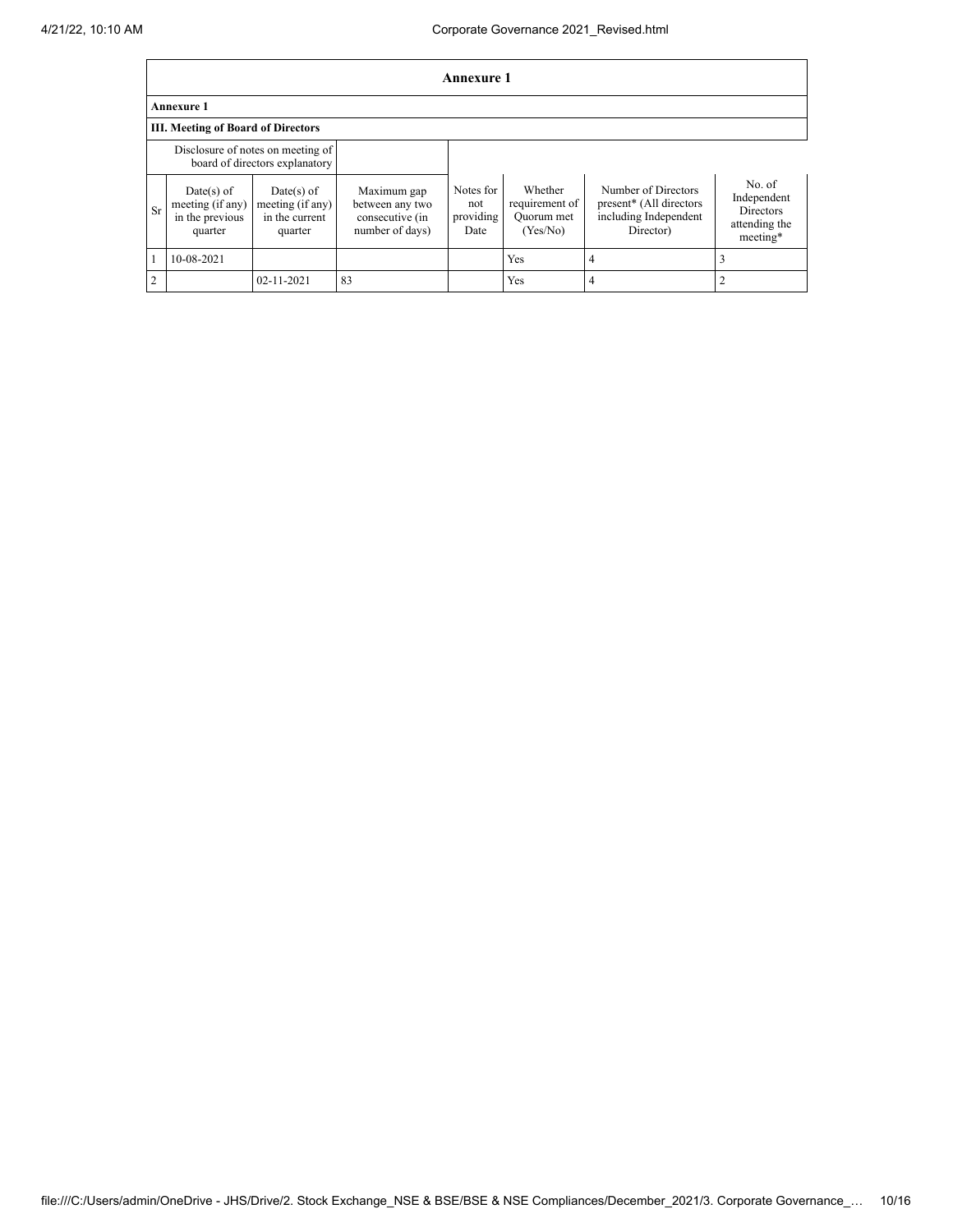|                | <b>Annexure 1</b>                              |                                                                                                            |                                                                      |                               |                                       |                                                        |                                                                                            |                                                                           |
|----------------|------------------------------------------------|------------------------------------------------------------------------------------------------------------|----------------------------------------------------------------------|-------------------------------|---------------------------------------|--------------------------------------------------------|--------------------------------------------------------------------------------------------|---------------------------------------------------------------------------|
|                | <b>IV. Meeting of Committees</b>               |                                                                                                            |                                                                      |                               |                                       |                                                        |                                                                                            |                                                                           |
|                |                                                |                                                                                                            | Disclosure of notes on meeting of committees explanatory             |                               |                                       |                                                        |                                                                                            |                                                                           |
| Sr             | Name of<br>Committee                           | $Date(s)$ of meeting (Enter<br>dates of Previous quarter<br>and Current quarter in<br>chronological order) | Maximum gap<br>between any two<br>consecutive (in<br>number of days) | Name of<br>other<br>committee | Reson for<br>not<br>providing<br>date | Whether<br>requirement<br>of Quorum<br>met<br>(Yes/No) | Number of<br>Directors present*<br>(All directors<br>including<br>Independent<br>Director) | No. of<br>Independent<br><b>Directors</b><br>attending<br>the<br>meeting* |
|                | Audit<br>Committee                             | 10-08-2021                                                                                                 |                                                                      |                               |                                       | Yes                                                    | 3                                                                                          |                                                                           |
| $\overline{2}$ | Audit<br>Committee                             | 02-11-2021                                                                                                 | 83                                                                   |                               |                                       | Yes                                                    | 3                                                                                          |                                                                           |
| $\overline{3}$ | Nomination<br>and<br>remuneration<br>committee | 10-08-2021                                                                                                 |                                                                      |                               |                                       | Yes                                                    | 3                                                                                          | 3                                                                         |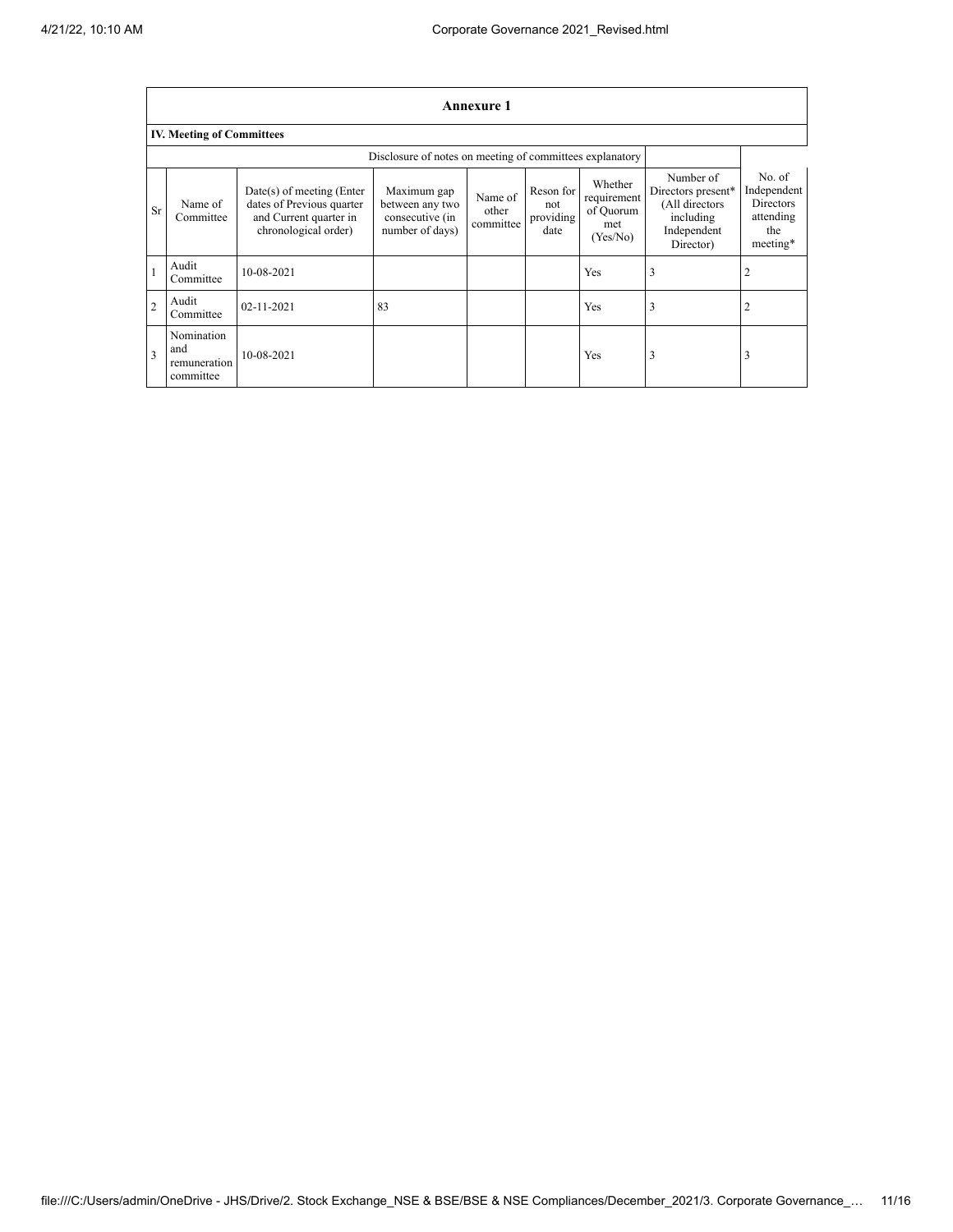|    | <b>Annexure 1</b>                                                                                         |                                  |                                                                    |  |  |  |  |
|----|-----------------------------------------------------------------------------------------------------------|----------------------------------|--------------------------------------------------------------------|--|--|--|--|
|    | V. Related Party Transactions                                                                             |                                  |                                                                    |  |  |  |  |
| Sr | Subject                                                                                                   | Compliance status<br>(Yes/No/NA) | If status is "No" details of non-<br>compliance may be given here. |  |  |  |  |
|    | Whether prior approval of audit committee obtained                                                        | <b>Yes</b>                       |                                                                    |  |  |  |  |
| 2  | Whether shareholder approval obtained for material RPT                                                    | NA                               |                                                                    |  |  |  |  |
| 3  | Whether details of RPT entered into pursuant to omnibus approval<br>have been reviewed by Audit Committee | Yes                              |                                                                    |  |  |  |  |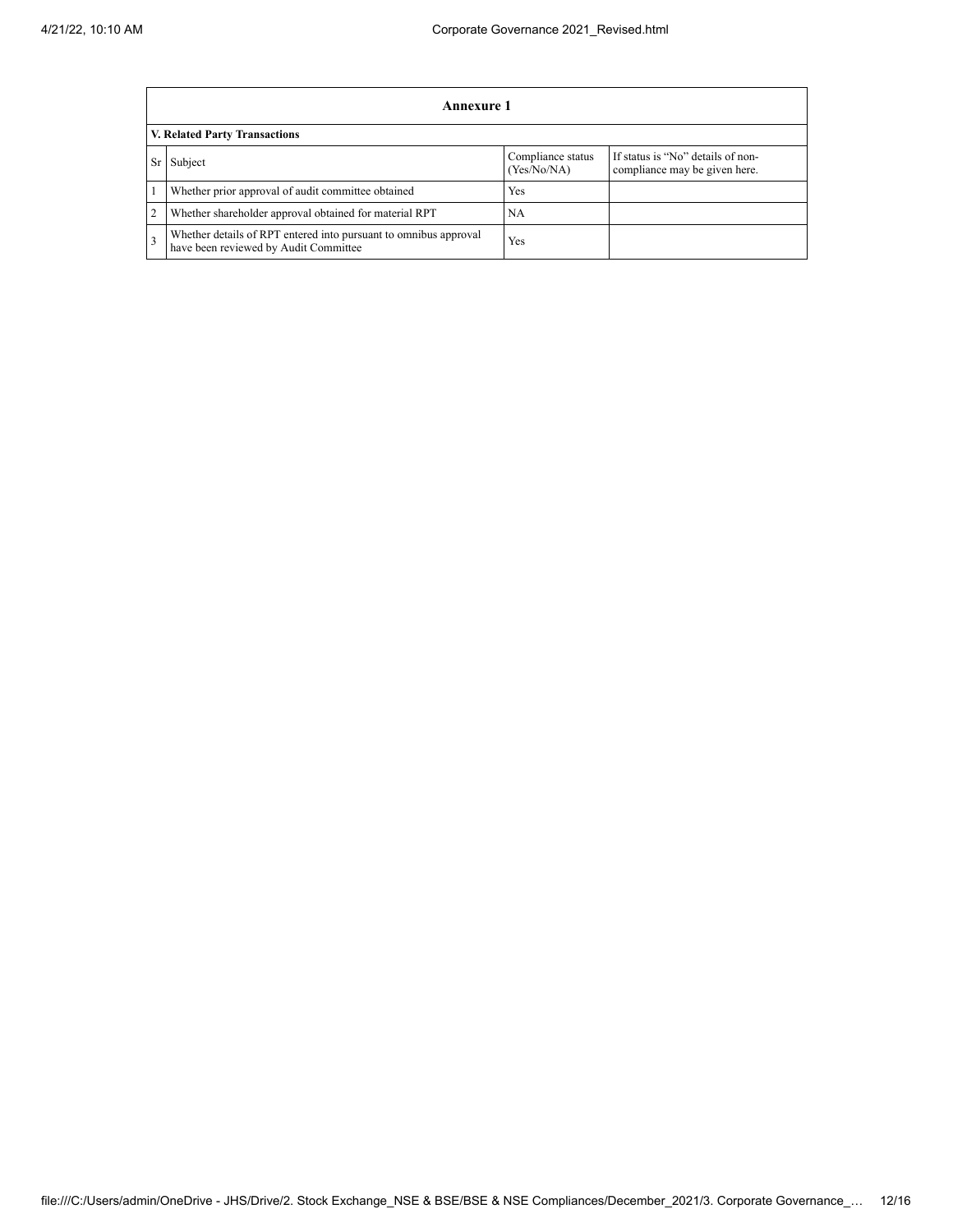|                          | <b>Annexure 1</b>                                                                                                                                                                                               |                               |  |  |  |
|--------------------------|-----------------------------------------------------------------------------------------------------------------------------------------------------------------------------------------------------------------|-------------------------------|--|--|--|
| <b>VI. Affirmations</b>  |                                                                                                                                                                                                                 |                               |  |  |  |
| Sr                       | Subject                                                                                                                                                                                                         | Compliance<br>status (Yes/No) |  |  |  |
| $\mathbf{1}$             | The composition of Board of Directors is in terms of SEBI (Listing obligations and disclosure requirements)<br>Regulations, 2015                                                                                | Yes                           |  |  |  |
| $\overline{2}$           | The composition of the following committees is in terms of SEBI(Listing obligations and disclosure requirements)<br>Regulations, 2015 a. Audit Committee                                                        | <b>Yes</b>                    |  |  |  |
| 3                        | The composition of the following committees is in terms of SEBI(Listing obligations and disclosure requirements)<br>Regulations, 2015. b. Nomination & remuneration committee                                   | Yes                           |  |  |  |
| $\overline{4}$           | The composition of the following committees is in terms of SEBI(Listing obligations and disclosure requirements)<br>Regulations, 2015. c. Stakeholders relationship committee                                   | Yes                           |  |  |  |
| $\overline{\phantom{0}}$ | The composition of the following committees is in terms of SEBI(Listing obligations and disclosure requirements)<br>Regulations, 2015. d. Risk management committee (applicable to the top 500 listed entities) | <b>NA</b>                     |  |  |  |
| 6                        | The committee members have been made aware of their powers, role and responsibilities as specified in SEBI<br>(Listing obligations and disclosure requirements) Regulations, 2015.                              | Yes                           |  |  |  |
| $\overline{7}$           | The meetings of the board of directors and the above committees have been conducted in the manner as specified in<br>SEBI (Listing obligations and disclosure requirements) Regulations, 2015.                  | Yes                           |  |  |  |
| 8                        | This report and/or the report submitted in the previous quarter has been placed before Board of Directors.                                                                                                      | <b>Yes</b>                    |  |  |  |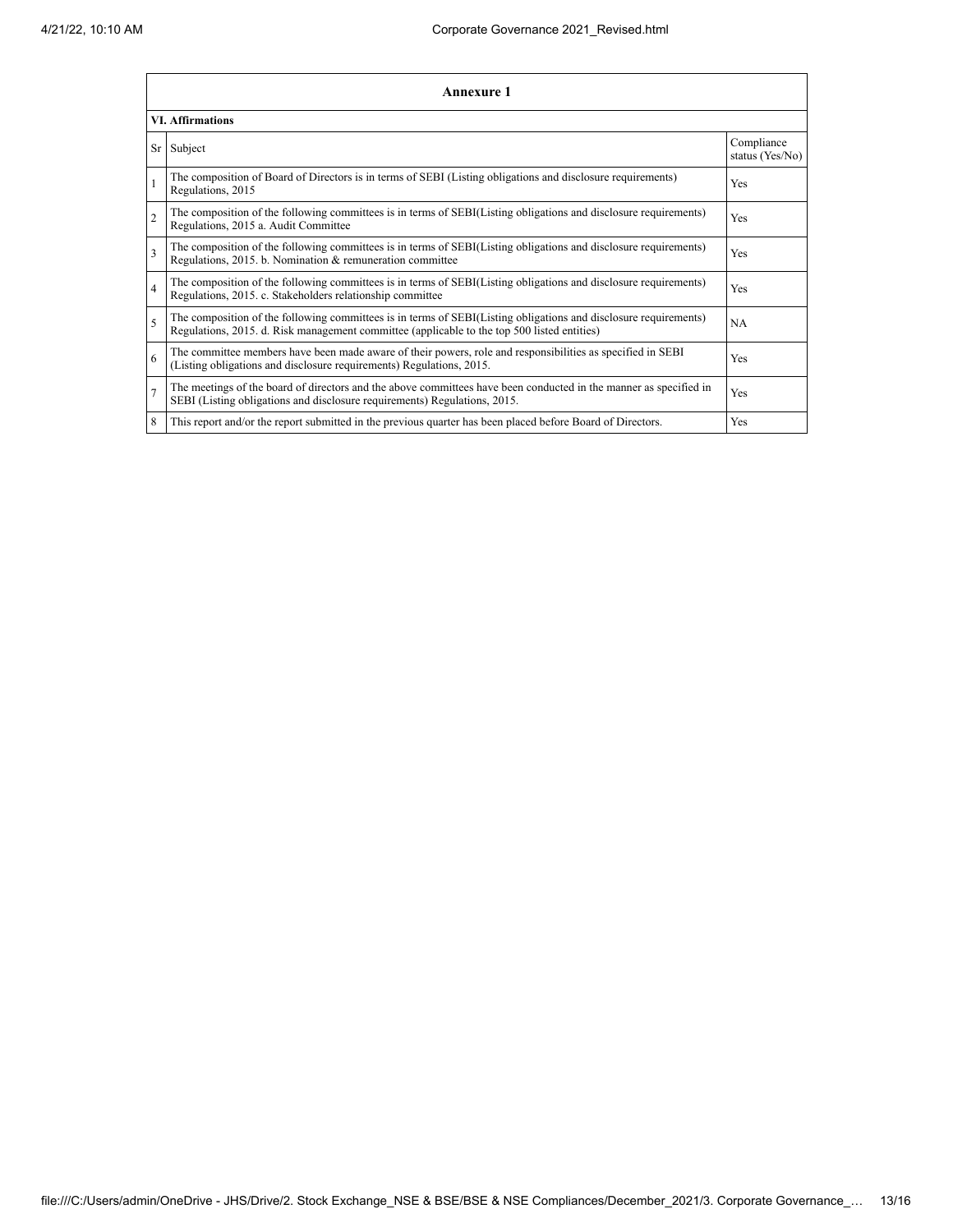| <b>Annexure 1</b> |                   |                         |
|-------------------|-------------------|-------------------------|
| Sr                | Subject           | Compliance status       |
|                   | Name of signatory | Ashish Goel             |
| ∸                 | Designation       | Chief Financial Officer |